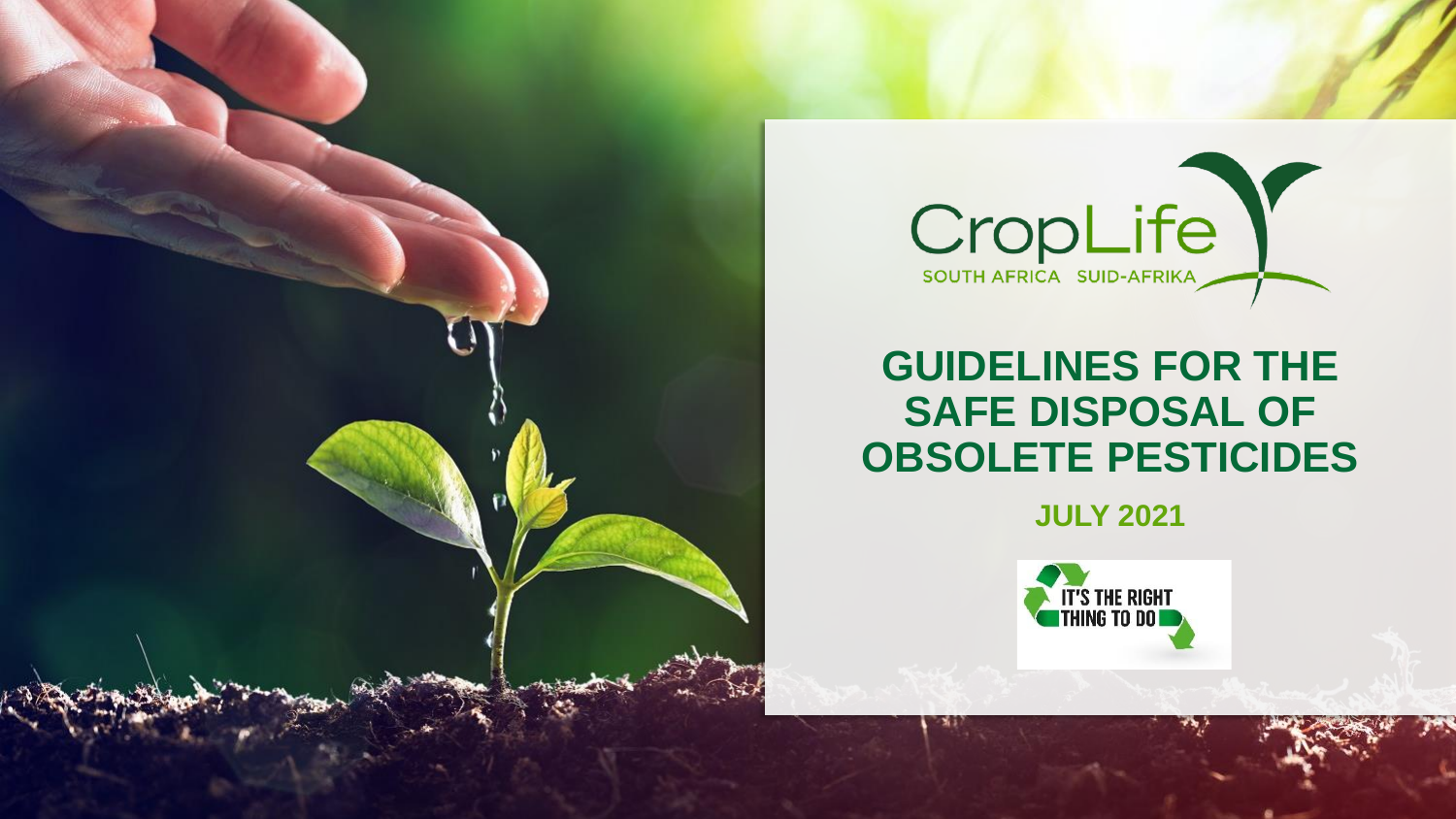







**OBSOLETE PESTICIDE ARE PESTICIDES THAT ARE BANNED, PROHIBITED FOR USE, UNWANTED, EXPIRED, SPILLED OR LEFT-OVER AFTER SEASON AND NO LONGER OF ANY USE. ANY PACKAGING THAT CONTAINS PESTICIDE RESIDUES IS ALSO OBSOLETE PESTICIDES!**

**OBSOLETE PESTICIDES ARE CLASSIFIED AS HAZARDOUS WASTE (CATEGORY A) BY THE NATIONAL ENVIRONMENTAL MANAGEMENT: WASTE ACT, 2008 (ACT NO. 59 OF 2008) AND MAY ONLY BE DISPOSED OF BY LICENSED HAZARDOUS WASTE MANAGEMENT COMPANIES.**

*OBSOLETE PESTICIDES MAY NOT BE BURIED OR BURNED ON ANY PREMISES, DUMPED INTO WATER BODIES OR DISPOSED OF IN ANY LANDFILL SITES!!! IT IS EXTREMELY DANGEROUS AND LIFE-THREATENING TO DO SO!!*

**COMPANIES INTERESTED IN PARTICIPATING IN THE CROPLIFE SA WASTE MANAGEMENT PROGRAMME SHOULD PLEASE CONTACT: DR GERHARD VERDOORN 082-446-8946 [GERHARD@CROPLIFE.CO.ZA](mailto:GERHARD@CROPLIFE.CO.ZA)**

**DISCLAIMER**

**CropLife South Africa accepts no responsibility for services rendered by any service providers**

*DISPOSE OF OBSOLETE PESTICIDES RESPONSIBLY - IT IS THE RIGHT THING TO DO!*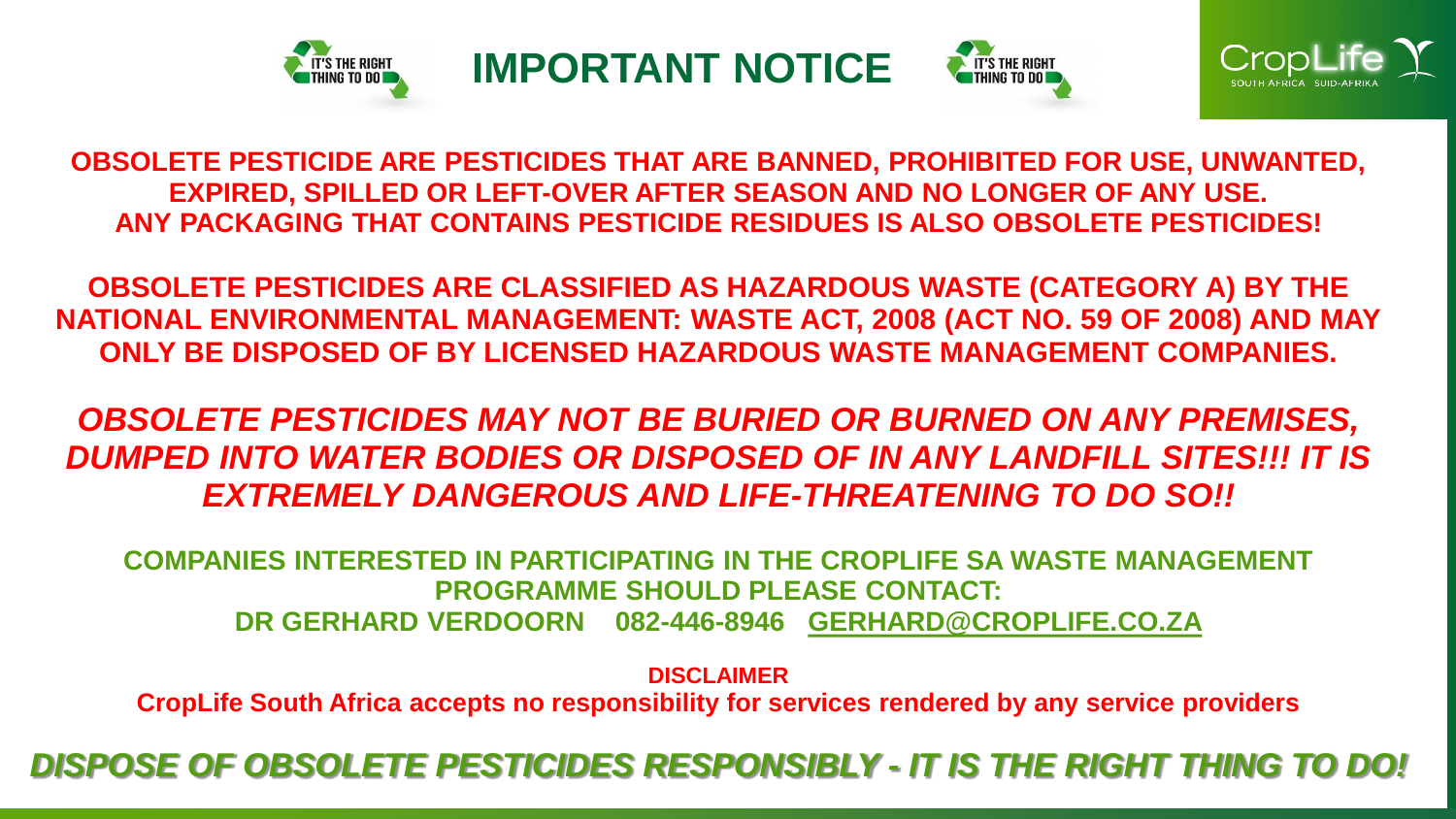

### **SAFEGUARDING AND SECURE STORAGE OF OBSOLETE PESTCIDES**

- 1 Ensure, where possible, that obsolete pesticides are in their original containers with their original labels. If labels are damaged, spray over with clear lacquer to preserve labels. Once dried off, cover with thick polyethylene plastic and seal with duct tape.
- 2 If containers are perished or leaking, put such containers into large plastic, open-head drums (over-drums) with their containers as described in paragraph 1 and seal the lids of the open-head drums. Make a list of the products in drums for the inventory as described further down. Make two 8 mm holes in the drum lid to balance pressure.
- 3 Obsolete pesticides without any identification must be marked as **UNKNOWN** in red paint.
- 4 Mark all obsolete pesticides (in original containers or drums) with the words **TOXIC WASTE** in red paint.
- 5 Place the obsolete pesticides in a cool, secure, well ventilated and lockable area in a store with a concrete floor on pallets covered in thick plastic sheeting. This area must not be exposed to direct sunlight.
- 6 Compile a complete inventory of the obsolete pesticides as described in the Annexure. Find labels and safety data sheets (SDSs) on [www.agri-intel.com](http://www.agri-intel.com/), print and keep these documents in a file. These documents will be required by the hazardous waste management service provider.
- 7 Ensure that no unauthorized persons gain access to the obsolete pesticide storage area.

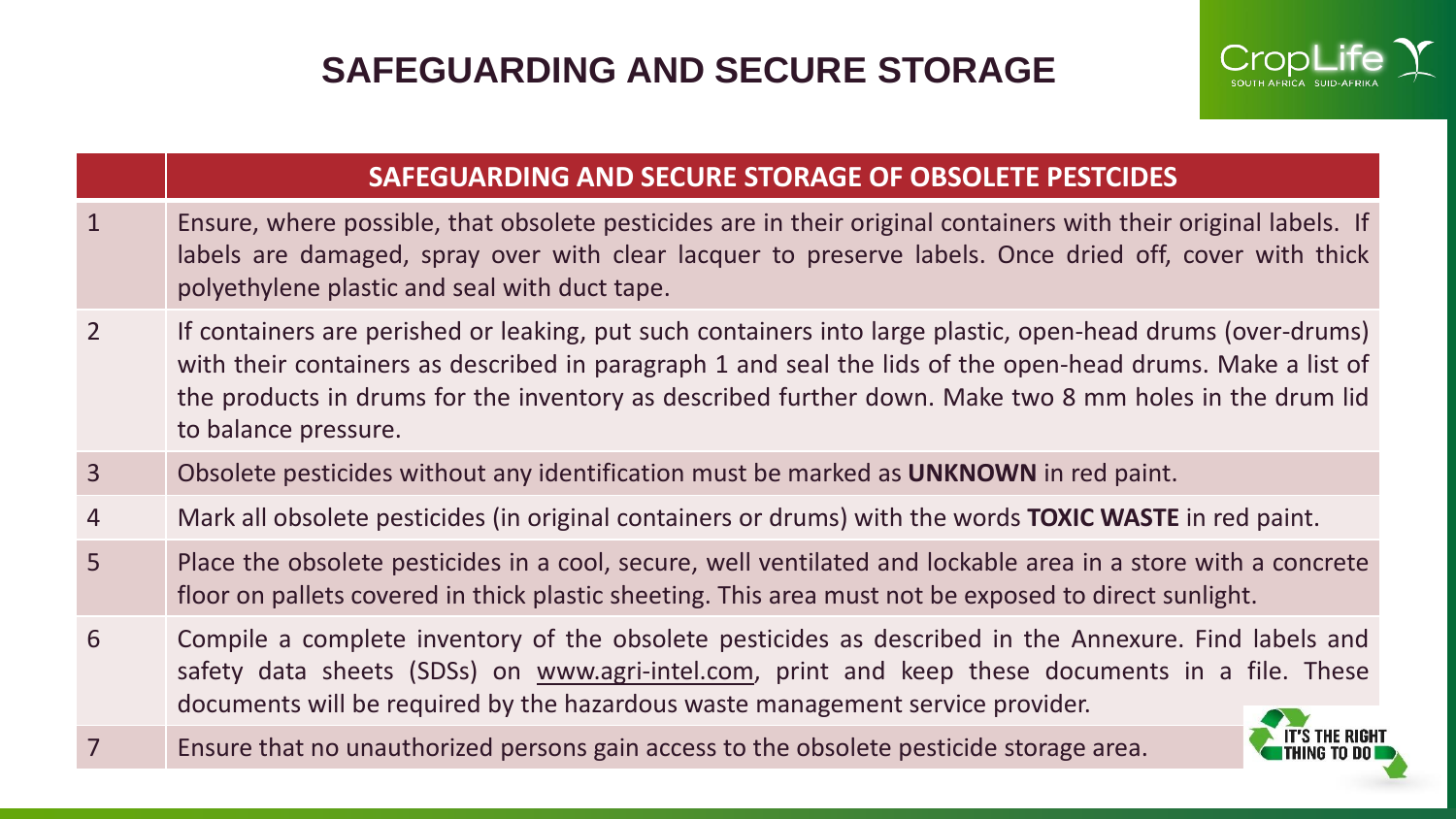## **INVENTORY AND RECORD KEEPING**



### **EXAMPLE OF AN OBSOLETE PESTICIDES INVENTORY**

| <b>Nr</b>      | <b>Trade name</b> | Form      | <b>Active ingredients</b> | No             | <b>CT</b>  | <b>CC</b> | <b>CVM</b>      | <b>RVM</b>       | $O-D$                     |
|----------------|-------------------|-----------|---------------------------|----------------|------------|-----------|-----------------|------------------|---------------------------|
| $\mathbf{1}$   | <b>Azodrin</b>    | <b>SL</b> | Monocrotophos             | 6              | <b>ST</b>  | <b>PL</b> | 251             | <b>701</b>       | 2,6,8                     |
| $\overline{2}$ | Chlordan          | EC        | Chlordane                 | $\overline{2}$ | <b>ST</b>  | <b>NL</b> | $20 \text{ kg}$ | 40 kg            | $---$                     |
| $\overline{3}$ | Paragon           | <b>SL</b> | Paraquat                  | $\overline{4}$ | PL         | <b>NL</b> | 201             | 50 l             | $---$                     |
| $\overline{4}$ | Gaucho            | <b>FS</b> | Imidacloprid              | 1              | <b>FLB</b> | <b>PL</b> | $10 \text{ kg}$ | $5$ kg           | $\vert$ 1                 |
| 5 <sub>1</sub> | Unknown           | Solid     | Unknown                   |                | PL         | <b>NL</b> | $15$ kg         | 10 <sub>kg</sub> | $\qquad \qquad - - - - -$ |
| 6              | Sanacarb          | <b>GR</b> | <b>Aldicarb</b>           | 13             | <b>FLB</b> | <b>PL</b> | $20 \text{ kg}$ | 95 kg            | 3,4,7                     |

**FORM:** formulation such as EC, SC, WG, FS, SL (see next page for list) or if unknown just record as Solid or Liquid

**No:** number of containers

- **CT:** container type namely ST (steel drum), PL (plastic drum), AC (aluminium canister), PB (plastic bag), FLB (foil lined paper bag or box), PLP (plastic lined paper bag or box), PGC (pressurized gas cylinder)
- **CC:** container condition namely NL (not leaking), PL (perished and leaking)
- **CVM:** container volume or mass in milliliter or liter, gram or kilogram

**RVM:** residual volume or mass of obsolete pesticide in milliliter or liter, gram or kilogram

**O-D:** over-drum number (if stored in an over-drum)

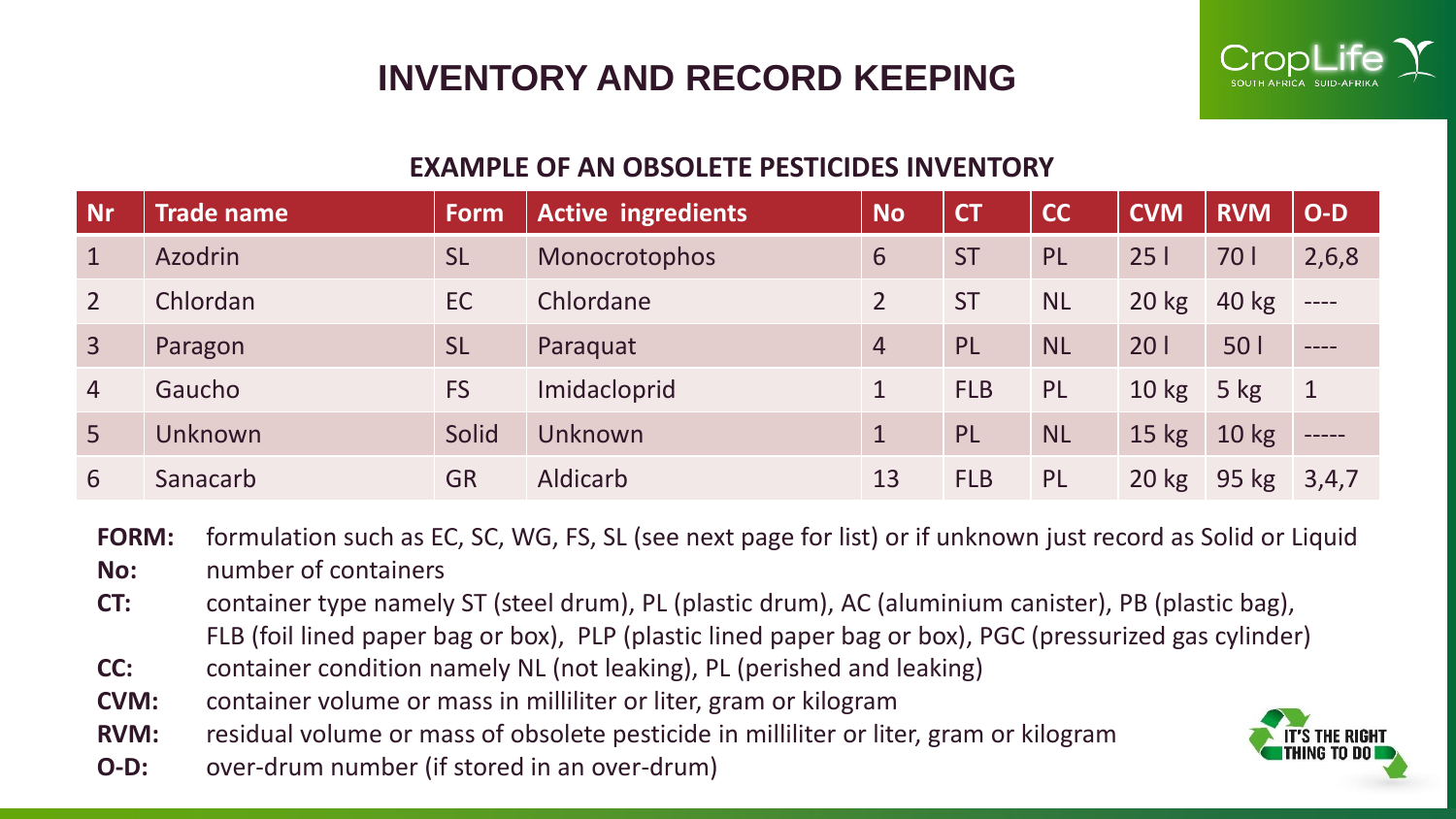### **FORMULATIONS**



|           | PESTICIDE FORMULATIONS AND ABBREVIATIONS |           |                                             |  |  |  |  |
|-----------|------------------------------------------|-----------|---------------------------------------------|--|--|--|--|
| <b>AE</b> | Aerosol                                  | <b>HN</b> | Hot fogging concentrate                     |  |  |  |  |
| <b>AL</b> | Other liquids (self defined)             | <b>KN</b> | Cold fogging concentrate                    |  |  |  |  |
| <b>BB</b> | <b>Bait block</b>                        | LS        | Solution for seed treatment                 |  |  |  |  |
| CB        | Bait concentrate solid or liquid         | <b>RB</b> | Bait ready for use                          |  |  |  |  |
| <b>CS</b> | Capsule suspension                       | <b>SC</b> | <b>Suspension concentrate</b>               |  |  |  |  |
| <b>DC</b> | Water dispersible concentrate            | <b>SL</b> | Soluble concentrate                         |  |  |  |  |
| <b>DF</b> | Dry flowable water dispersible granule   | <b>SP</b> | Water soluble powder                        |  |  |  |  |
| <b>DP</b> | Dusting powder                           | UL(V)     | Ultra low volume liquid                     |  |  |  |  |
| EC        | Emulsifiable concentrate                 | <b>VP</b> | Vapour releasing product                    |  |  |  |  |
| EW        | Emulsion, oil in water                   | WG(D)     | Water dispersible granule                   |  |  |  |  |
| FS        | Flowable concentrate for seed treatment  | <b>WP</b> | Wettable powder                             |  |  |  |  |
| <b>GA</b> | Gas in pressurized containers            | <b>WS</b> | Water dispersible powder for seed treatment |  |  |  |  |
| <b>GR</b> | Granule ready for use                    | <b>XX</b> | <b>Other formulations</b><br>e Right        |  |  |  |  |